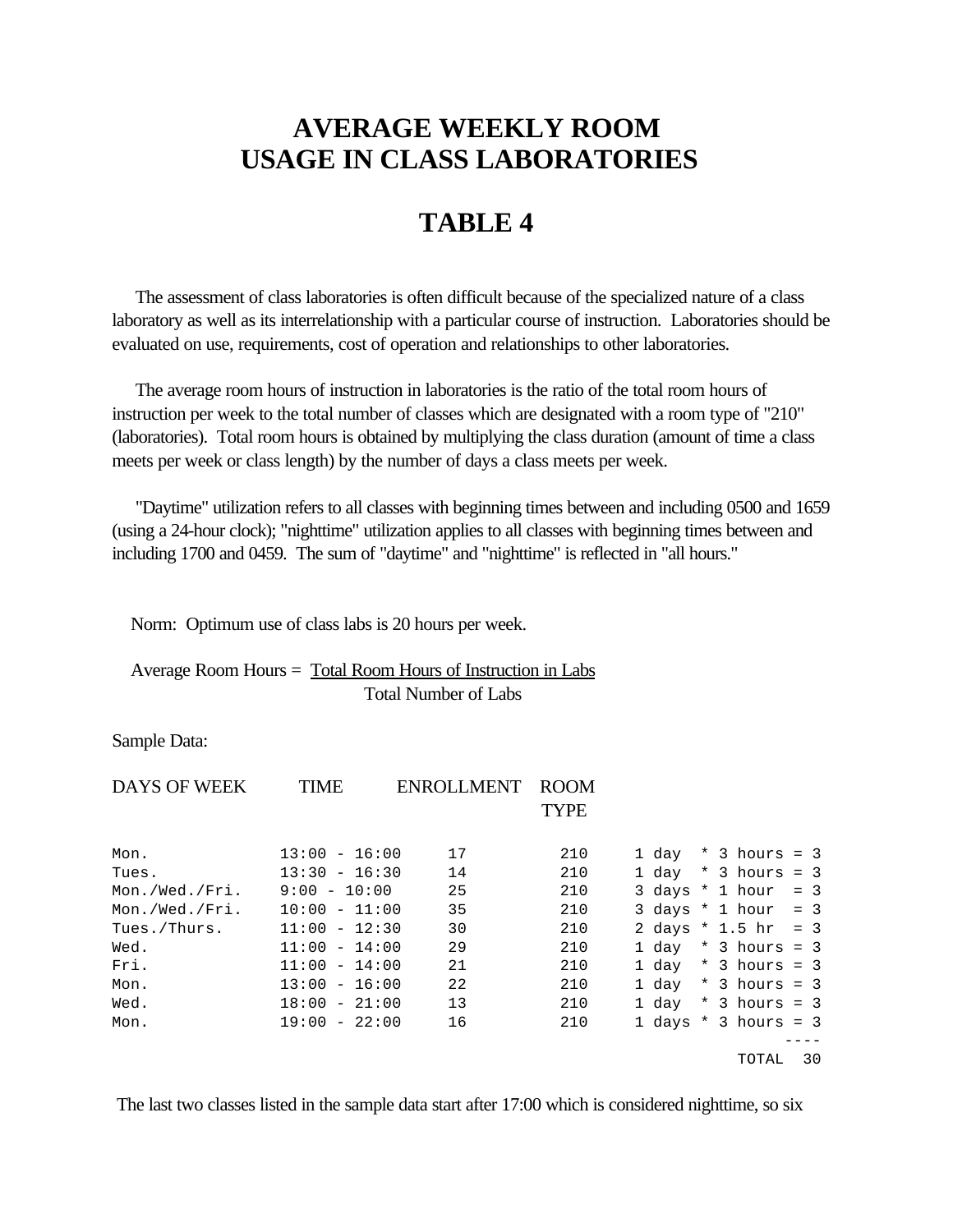## **TABLE 4 AVERAGE WEEKLY ROOM USAGE IN CLASS LABORATORIES**

|                                         |            | <b>TOTAL</b><br><b>ROOM</b> |                 | <b>ALL HOURS</b> |                 |              |                 |      |              |  |
|-----------------------------------------|------------|-----------------------------|-----------------|------------------|-----------------|--------------|-----------------|------|--------------|--|
| <b>INSTITUTION</b>                      | <b>FTE</b> | <b>HOURS</b>                | <b>DAYTIME</b>  | <b>NIGHTIME</b>  | 2003            | 2002         | 2001            | 2000 | 1999         |  |
| <b>PUBLIC FOUR YEAR INSTITUTIONS</b>    |            |                             |                 |                  |                 |              |                 |      |              |  |
| LSU A&M (Including Ag. & Law)           | 29,348     | 1,890                       | 1,665           | 225              | 10.3            | 15.1         | 14.3            | 12.6 | 12.7         |  |
| University of Louisiana in Lafayette    | 13,963     | 1,013                       | 872             | 141              | 10.1            | 9.5          | 9.0             | 9.2  | 9.9          |  |
| Southeastern Louisiana University       | 13,134     | 943                         | 899             | 45               | 15.4            | 16.0         | 15.8            | 13.0 | 19.9         |  |
| University of New Orleans               | 12,971     | $**$                        | $**$            | $\star\star$     | $^{\star\star}$ | 9.4          | 8.5             | 8.5  | 8.5          |  |
| Louisiana Tech University               | 10,609     | 736                         | 682             | 55               | 5.2             | 6.3          | 5.0             | 4.8  | 10.7         |  |
| Northwestern State University           | 8,634      | 1,201                       | 925             | 276              | 10.9            | 10.1         | 9.8             | 9.6  | 10.8         |  |
| Southern University A&M                 | 8,772      | 894                         | 764             | 131              | 7.5             | 7.3          | 6.9             | 8.3  | $\star\star$ |  |
| University of Louisiana in Monroe       | 7,427      | 499                         | 446             | 53               | 8.3             | $\star\star$ | $\star\star$    | 8.5  | 9.8          |  |
| McNeese State University                | 7,248      | 750                         | 646             | 104              | 10.1            | 10.8         | 10.0            | 11.0 | 11.8         |  |
| <b>Nicholls State University</b>        | 6,082      | 676                         | 614             | 63               | 8.0             | 8.3          | 8.4             | 6.9  | 9.1          |  |
| <b>Grambling State University</b>       | 4,339      | 462                         | 447             | 15               | 6.3             | 6.3          | 4.5             | 6.2  | 8.8          |  |
| LSU in Shreveport                       | 3,122      | 312                         | 232             | 80               | 7.4             | 7.9          | 7.1             | 6.8  | $\star\star$ |  |
| Southern University at New Orleans      | 2,811      | 404                         | 264             | 140              | 6.5             | 5.7          | 6.1             | 7.5  | 7.1          |  |
| LSU at Alexandria                       | 2,015      | 234                         | 211             | 23               | 8.6             | 9.9          | 7.3             | 10.6 | 8.3          |  |
| <b>PUBLIC TWO YEAR INSTITUTIONS</b>     |            |                             |                 |                  |                 |              |                 |      |              |  |
| Delgado Community College               | 10,583     | 1,625                       | 1,169           | 457              | 15.7            | 15.5         | $^{\star\star}$ | 13.5 | 15.0         |  |
| <b>Baton Rouge Community College</b>    | 3,902      | 159                         | 117             | 42               | 13.2            | 13.5         | 15.1            | 15.4 | 19.0         |  |
| <b>Bossier Parish Community College</b> | 2,802      | $\star\star$                | $^{\star\star}$ | $^{\star\star}$  | $\star\star$    |              |                 |      |              |  |
| <b>LSU at Eunice</b>                    | 2,266      | 143                         | 138             | 5                | 8.9             | 9.0          | 8.6             | 12.4 | 10.0         |  |
| Southern University at Shreveport       | 1,694      | 139                         | 98              | 41               | 6.3             | 7.8          | 7.1             | 6.8  | 5.1          |  |
| Nunez Community College                 | 1,611      | 431                         | 287             | 144              | 19.5            | $\star\star$ | 17.7            | 17.0 | $\star\star$ |  |
| L.T.C. Sowela                           | 1,167      | 970                         | 909             | 61               | 16.7            |              |                 |      |              |  |
| South Louisiana Community College       | 801        | 188                         | 148             | 40               | 20.8            |              |                 |      |              |  |
| <b>River Parishes Community College</b> | 426        | $**$                        | $**$            | $\star\star$     | $**$            | 12.0         | 9.0             | 1.5  |              |  |
| L.T.C. Fletcher                         | 359        | 192                         | 186             | 6                | 12.7            |              |                 |      |              |  |
| Louisiana Delta Community College       | 301        | $**$                        | $**$            | $**$             | $**$            |              |                 |      |              |  |

\*DOES NOT INCLUDE SATURDAY CLASSES

\*\*NOT AVAILABLE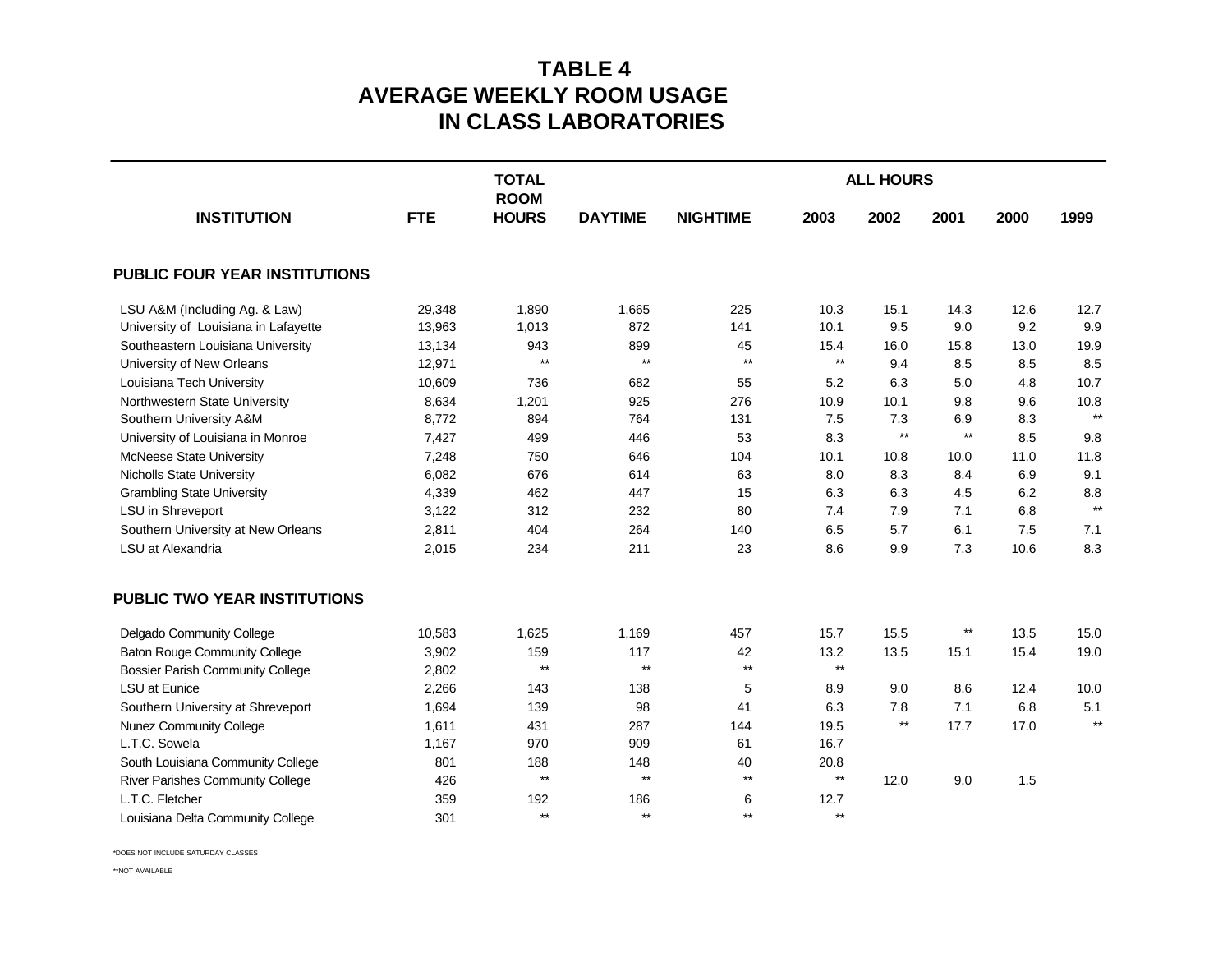